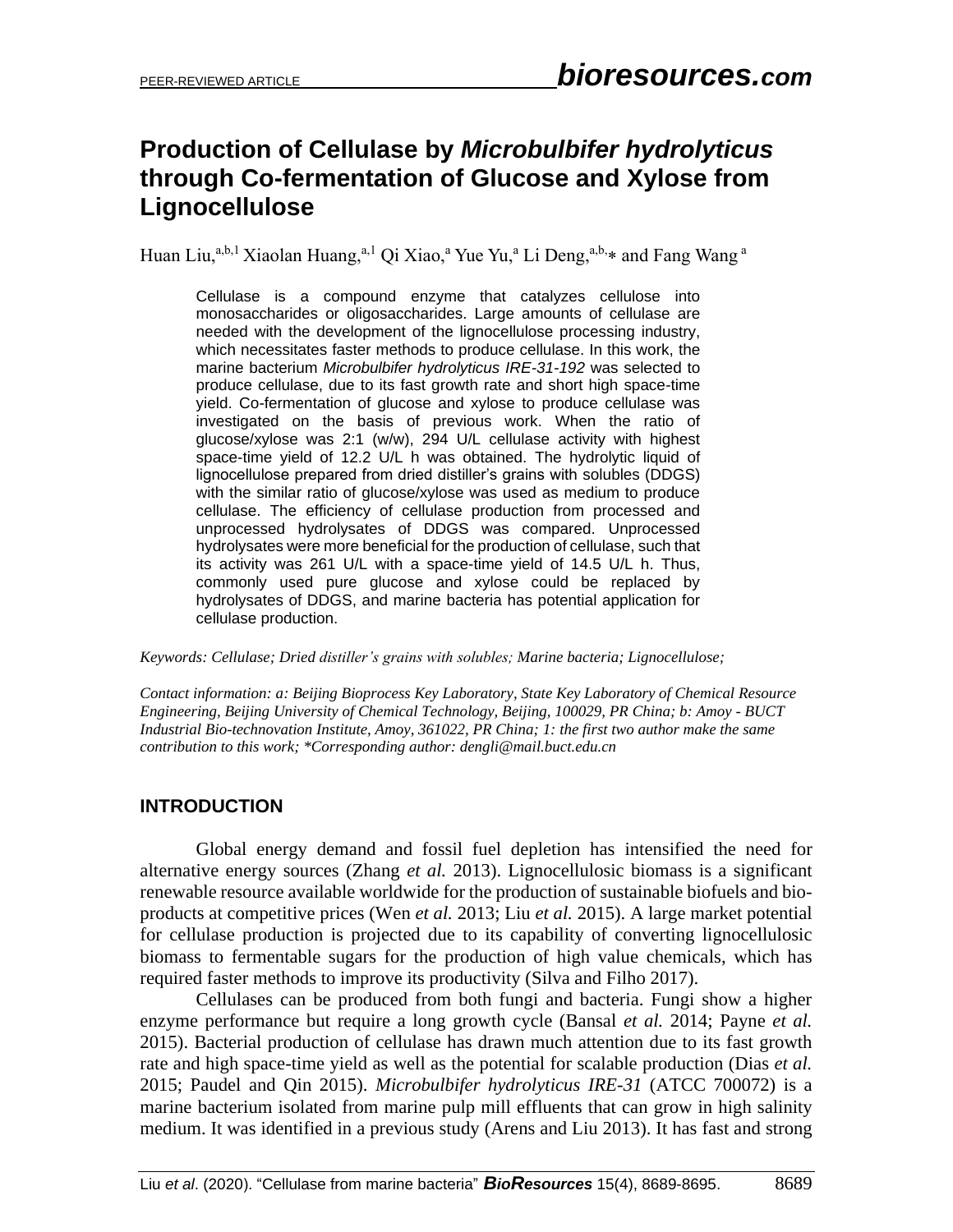growth ability. Carbon sources are an energy source for the bacterial strain and essential inducers for cellulase production (González *et al.* 1997). In a previous study, the hydrolysis rate of carboxymethyl-cellulase (*i.e.* CMCase assay) was used to represent the activity of cellulase, and the effect of various carbon sources on cellulase production by *Microbulbifer hydrolyticus IRE-31* was explored (Liu *et al.* 2019). CMCase activities of 473 U/L and 266 U/L were obtained from glucose and xylose, respectively. However, commonly used glucose was mostly obtained from starch sources, which is expensive for industrial utilization, and it directly competes with human food. Hence, an accessible and cheaper carbon source needs to be explored.

Hydrolytic liquid from lignocellulose that contains both glucose and xylose is a substitute for common carbon resources to produce biochemicals (Guerriero *et al.* 2016), and thus was selected as an available carbon source to investigate its capability in cellulase production. The hydrolytic liquid prepared from dried distiller's grains with solubles (DDGS) as the lignocellulosic waste in wine production is used as a protein feedstuff in livestock, but the high fiber content in DDGS limits their utilization as livestock feeding because of possible health problems (Avelar *et al.* 2010). According to Liu *et al.* (2017b), DDGS contains glucose and xylose, but it has a high level of crude protein from yeast residue. The hydrolytic liquid of DDGS could be used to produce high value-added chemicals including ethanol, fumaric acid, *etc*. Therefore, it could be used to produce cellulase as well.

In this work, the co-fermentation process of glucose and xylose to produce cellulase was studied. The effect of hydrolytic liquid from DDGS on the production of cellulase was investigated.

## **EXPERIMENTAL**

## **Preparation of the Hydrolytic Liquid**

The DDGS was obtained from Shan Xi Xing Hua Cun wine factory and was used to prepare the hydrolytic liquid through acid hydrolysis, where the yields of monosaccharides reached 258 mg/g DDGS, including 15.88 g/L glucose, 7.53 g/L xylose, 2.35 g/L arabinose, and 0.116 g/L furfural. As *Microbulbifer hydrolyticus IRE-31-192* is a marine bacterium isolated from marine pulp mill effluents, it could tolerate inhibitors and high-concentrations of salt. Therefore, various DDGS hydrolytic liquids were prepared for cellulase production.

The hydrolysate from DDGS was first neutralized with  $Ca(OH)$ <sub>2</sub> to pH 7 and then adsorbed with active carbon; this product was defined as processed-hydrolytic liquid after being filtrated (Schuster and Chinn 2013; Liu *et al.* 2017b). The product neutralized with KOH to pH 7 without any other pretreated process was defined as unprocessed-hydrolytic liquid (Liu *et al.* 2018).

## **Microorganism and Culture Medium**

*Microbulbifer hydrolyticus IRE-31-192* from the authors' laboratory was used in this study. The strain was maintained on 2216E agar slant culture medium kept away from light by periodic transfers following incubation at 37 °C for 12 h to 18 h (Yiheng Instrument Co. Ltd, Shanghai, China) and storing at 4 °C. The medium 2216E was purchased from Qingdao Nissui Biotechnology Co. Ltd. (Qingdao, China). It is a special culture medium for marine bacteria, containing (per liter): peptone (5 g), yeast extract (1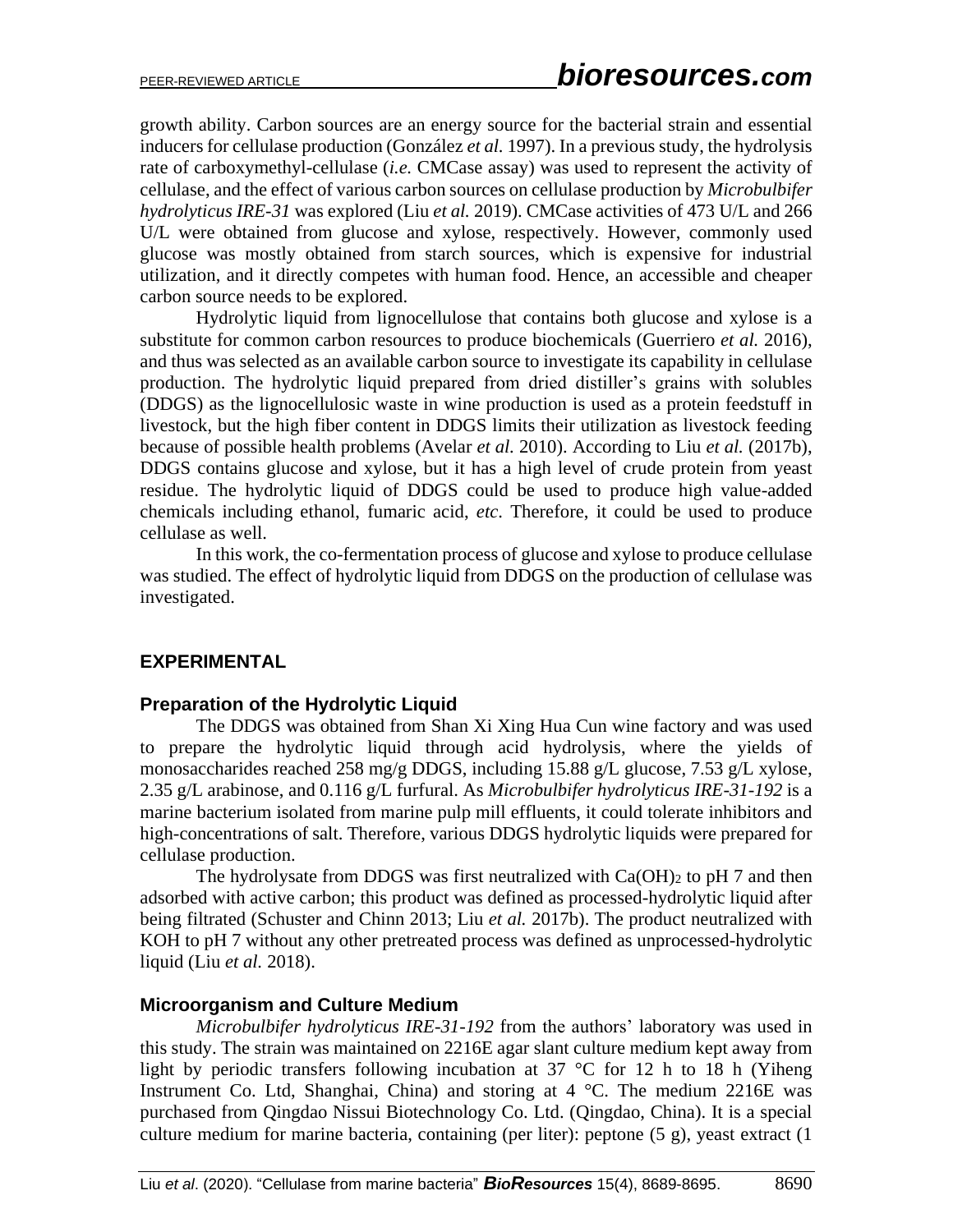g), ferric citrate (0.1 g), sodium chloride (19.45 g), magnesium chloride (5.9 g), magnesium sulfate (3.24 g), calcium chloride (1.8 g), potassium chloride (0.55 g), sodium bicarbonate  $(0.16 \text{ g})$ , potassium bromide  $(0.08 \text{ g})$ , strontium chloride  $(0.034 \text{ g})$ , boric acid  $(0.022 \text{ g})$ , sodium silicate  $(0.004 \text{ g})$ , sodium fluoride  $(0.0024 \text{ g})$ , ammonium nitrate  $(0.0016 \text{ g})$ , and disodium hydrogen phosphate (0.008 g). The composition of agar medium was (per liter): 37.4 g 2216E, and 20 g agar, which was also used as seed medium without agar. The composition of the common fermentation medium was (per liter): 37.4 g 2216E, glucose, and xylose. When the hydrolytic liquid of DDGS was used as fermentation medium, the other nutrient was avoided. All media were sterilized by autoclaving at 116 °C for 25 min.

#### **Fermentation Process**

A single colony of strain *Microbulbifer hydrolyticus IRE-31-192* grown on agar slant culture medium was selected and cultured using seed culture liquid. It was then kept away from light for 12 h at 37 °C and 180 rpm. A 5% (v/v) seed culture liquid was added into a 250 mL flask with 50 mL fermentation medium, which was then incubated for 3 h in a rotary shaker (Taicang instrument Co. Ltd, Jiangsu, China) at 37 °C and 180 rpm.

The use of the strain *M. hydrolyticus IRE-31-192* in co-fermentation of glucose and xylose was subsequently investigated. The total sugar content was 30 g/L and the ratio of glucose was gradually decreased with the addition of xylose. The proportions of glucose and xylose (glucose/xylose (w/w): 5:1, 2:1, and 1:1) were investigated with the aim of optimization and highest production of CMCase. As the optimum proportion of glucose/xylose was studied in the co-fermentation process, the capability of *M. hydrolyticus IRE-31-192* to produce CMCase from processed and unprocessed hydrolysates of DDGS was finally investigated. The fermentation broth was sampled at different times from the shake flask and centrifuged at 4  $\degree$ C and 9,000  $\times$  g for 15 min (Yancheng instrument Co. Ltd, Jiangsu, China). The supernatant was used to measure the CMCase activity.

## **Analysis Methods**

The biomass was analyzed using UV spectrophotometry (Meipuda instrument Co. Ltd, Shanghai, China) at 600 nm with results ranging from 0.1 A to 0.8 A. CMCase activity was defined as the amount of cellulase enzyme that liberates 1.0 μmol of reducing sugar (glucose) per minute under the assay conditions of pH 7.0 at 50 °C (Singh *et al.* 2015). The CMCase activity in fermentation broth was thus expressed with enzyme activity per liter of fermentation broth (U/L).

The reducing sugar content was determined by the 3,5-dinitrosalicylic acid solution method (DNS reagent) for color development and the absorbance was measured at 540 nm (Hu *et al.* 2008). The consumption of glucose and xylose in fermentation process were quantified by high-performance liquid chromatography (HPLC) with a Bio-Rad Aminex HPX-87 H ion exclusion column (Beijing, China) with a refractive index detector and UV detector at 210 nm.

The column was eluted with 0.005 M H<sub>2</sub>SO<sub>4</sub> at a column temperature of 50  $^{\circ}$ C and a flow rate of 0.6 mL/min (Liu *et al.* 2017a). The p-values of the data shown in this work were p< 0.05 after significance testing.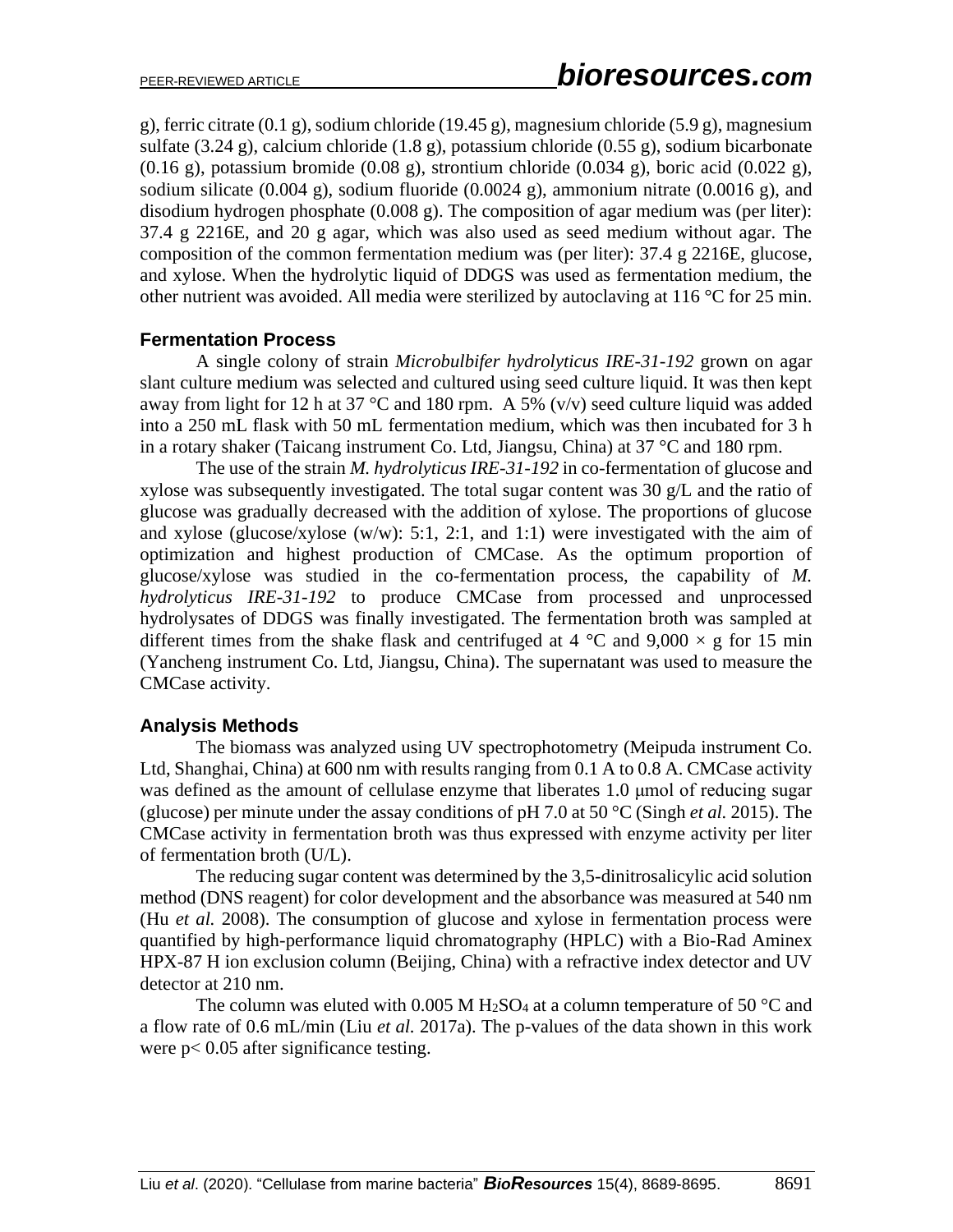## **RESULTS AND DISCUSSION**

## **CMCase Production from Co-fermentation of Glucose and Xylose**

Liu *et al.* (2019) showed that high CMCase activities were obtained from a mixture of 30 g/L glucose and 10 g/L xylose. Based on this result, the CMCase production from co-fermentation process of glucose and xylose was investigated using 30 g/L mixture as carbon source. As shown in Fig. 1, when the content of glucose was decreased, the CMCase activity was reduced.



**Fig. 1.** The effect of different glucose/xylose ratio on the cellulase production process. (A: glucose/xylose 5:1 (w/w); B: glucose/xylose 2:1 (w/w); C: glucose/xylose 1:1 (w/w); and D: 20 g/L glucose)

When 25 g/L glucose and 5 g/L xylose were co-fermented (Fig. 1A), the highest CMCase activity reached up to 328 U/L, while 294 and 226 U/L CMCase activities were achieved after the ratio of glucose/xylose were decreased to 2:1 (Fig. 1B) and 1:1 (Fig. 1C), respectively. These findings indicated that glucose was beneficial for the production of CMCase. However, even though the CMCase activity decreased with the addition of xylose, the increasing OD<sup>600</sup> value demonstrated that xylose was helpful for cell growth. An appropriate cell growth could enhance the cellulase accumulation rate. Therefore, in comparison of the volumetric productivity, the highest value of 12.25 U/L h was obtained in co-fermentation of 20 g/L glucose and 10 g/L xylose, which was similar to the results obtained in previous work using glucose (16.85 U/L h) or xylose (16.6 U/L h) as solo carbon source, respectively (Liu *et al.* 2019). As shown in Fig. 1D, when 20 g/L glucose was used as solo carbon source, the OD<sub>600</sub> increased more slowly than it did in a cofermentation process, yielding to 214 U/L CMCase activities. This showed that the addition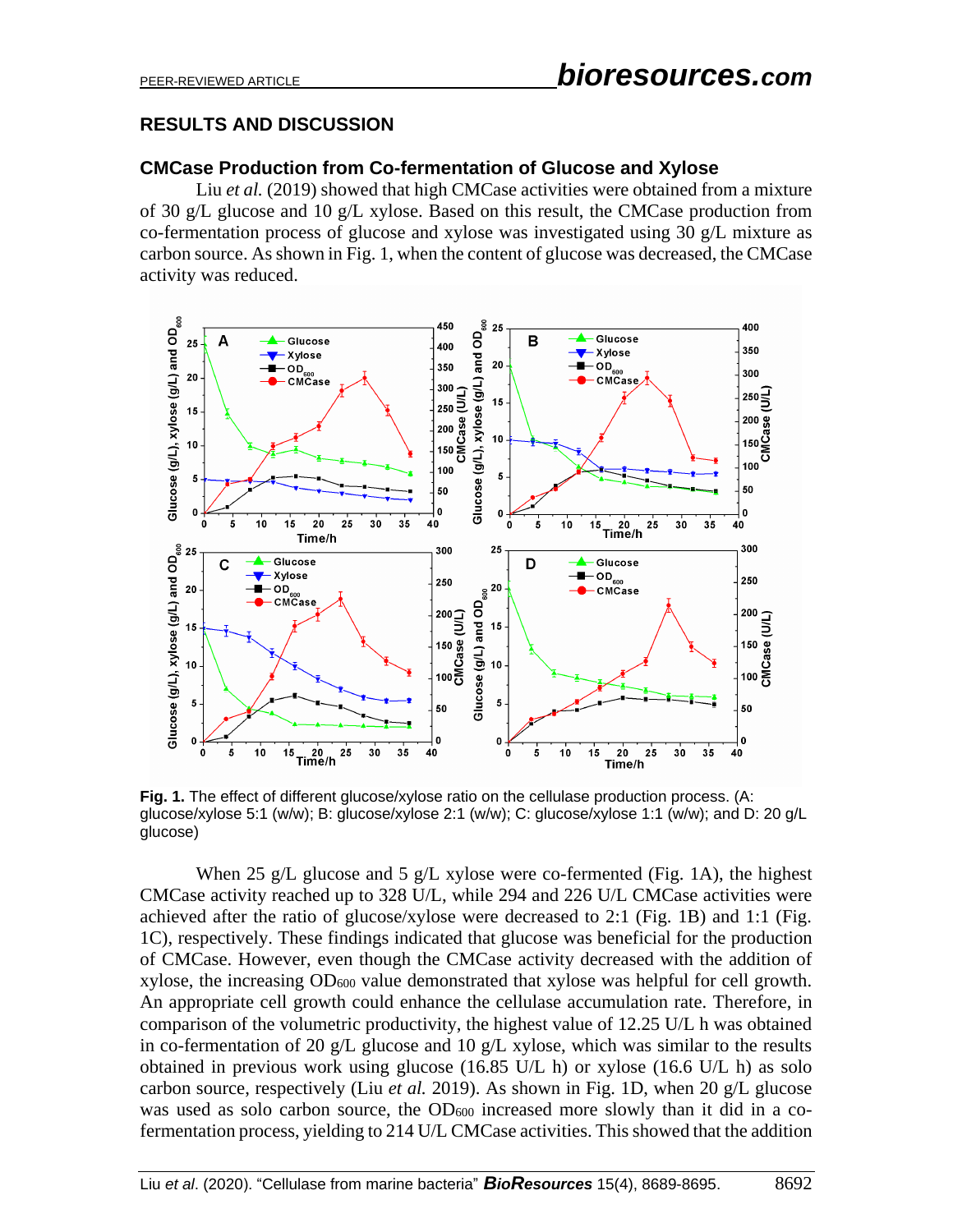of xylose could improve the fermentation process, owning to that an optimum content of xylose benefited to reach a suitable cell growth, leading to an enhancement of CMCase production. Therefore, 20 g/L glucose and 10 g/L xylose was the optimum addition level in co-fermentation process.

## **CMCase Production from Hydrolytic Liquid of Lignocellulose**

The original hydrolytic liquid prepared from DDGS contained 15.9 g/L glucose, 7.53 g/L xylose, and 7.16 g/L crude protein (Liu *et al.* 2017b), which was pretreated using the above mentioned method to obtain both processed and unprocessed hydrolytic liquids, respectively. The content of processed hydrolytic liquid changed to 12.6 g/L glucose, 6.25 g/L xylose, and 5.39 g/L crude protein. The ratio of glucose/xylose was almost 2:1 in both kind of hydrolytic liquids similar to that in the optimum co-fermentation process, and they were used as medium to investigate the effect on the production of CMCase, as shown in Fig. 2. When the unprocessed hydrolytic liquid was used as medium (Fig. 2A), the highest CMCase activity reached 261 U/L at 18 h with the volumetric productivity of 14.5 U/L per hour, which was higher than that got from processed hydrolytic liquid (11.31 U/L h). Meanwhile, OD<sub>600</sub> of the strain in both hydrolytic liquids also showed the same trend that it was higher in unprocessed hydrolytic liquid. It was presumed that the content of sugar in unprocessed hydrolytic liquid was higher than it was in the processed liquid, and that the unprocessed hydrolytic liquid with high-concentration of salt ions was more suitable for the strain to grow as well as to produce CMCase. In addition, the CMCase activities and its volumetric productivity obtained from unprocessed DDGS hydrolytic was similar with the value of the co-fermentation process, which meant that the hydrolytic liquid of lignocellulose could significantly replace the common carbon sources for producing cellulase.



**Fig. 2.** The effect of unprocessed and processed hydrolytic liquid on the production of cellulase (A: unprocessed hydrolytic liquid; and B: processed hydrolytic liquid)

## **CONCLUSIONS**

1. Marine bacteria *Microbulbifer hydrolyticus IRE-31-192* was selected to investigate the production of cellulase using co-fermentation of a mixture of glucose and xylose. A cellulase activity of 293 U/L was obtained from the mixture with a glucose/xylose ratio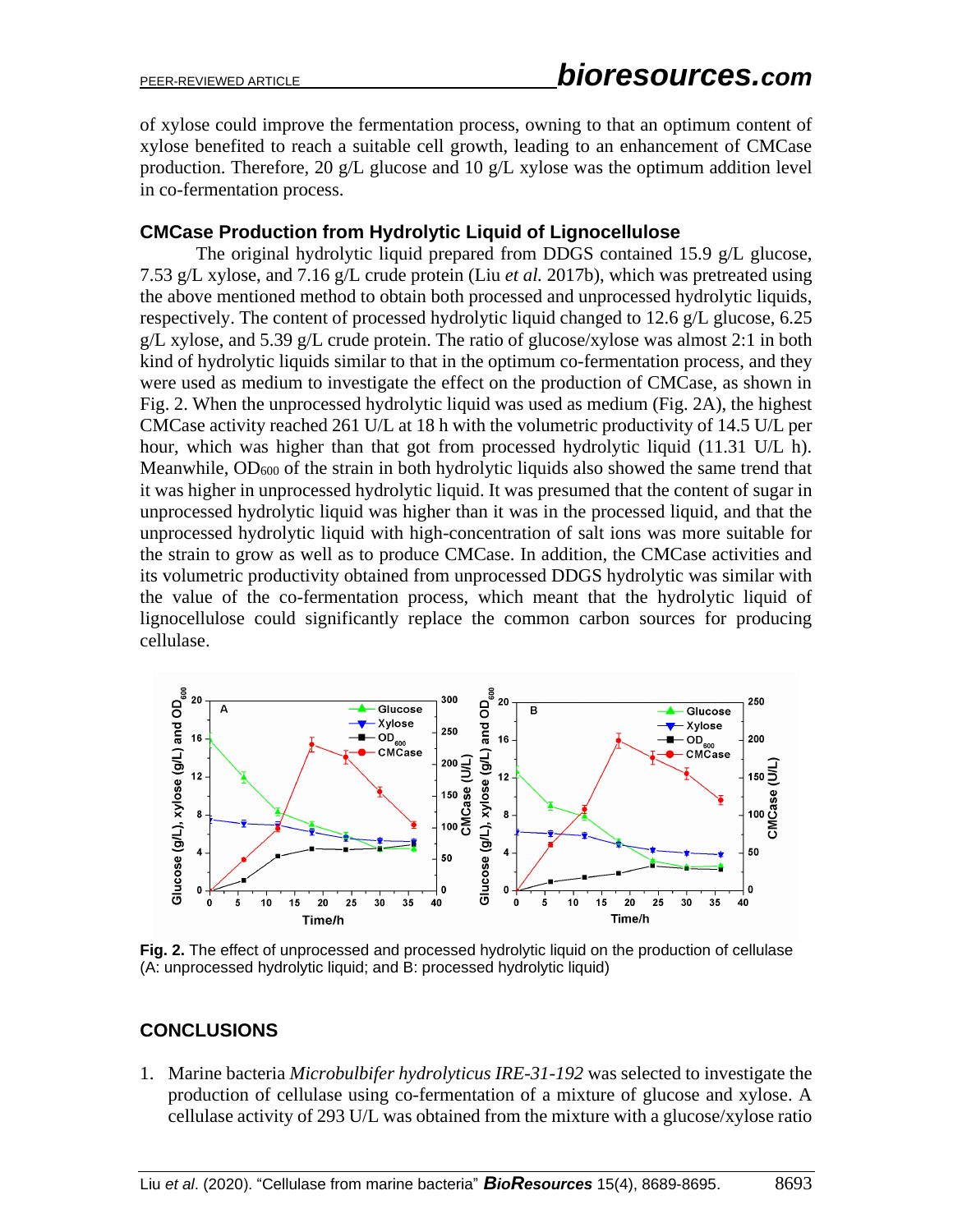of  $2:1$  (w/w).

- 2. The hydrolytic liquid of lignocellulose, prepared from dried distiller's grains with solubles (DDGS) with a similar glucose/xylose ratio, was used as medium to produce cellulase using *M. hydrolyticus IRE-31-192*. The highest CMCase activity reached 261.3 U/L at 18 h with the volumetric productivity of 14.52 U/L h, when the unprocessed hydrolytic liquid was used as medium.
- 3. Unprocessed hydrolytic liquid with high content of monosaccharide and salt ions was more beneficial for the celllase production process, which meant that the hydrolytic liquid of lignocellulose had a major potential utilization to replace common carbon sources in the cellulase production process.

## **ACKNOWLEDGMENTS**

This research was financially supported by National Key Research Program (2016YFD0400601, 2017YFB0306800, 2017YFD0400603, and 2017YFB0306801, 2017YFB0306904), National Natural Science Foundation of China (21978017), China postdoctoral science foundation (2019M660420), and the Amoy Industrial Biotechnology R&D and Pilot Conversion Platform (3502Z20121009).

## **REFERENCES CITED**

- Arens, K., and Liu, S. (2013). "Induction of cellulase production by *Microbulbifer hydrolyticus* with hot-water wood extract," *J. Biopro. Eng. Biorefin.* 2(4), 262-270(9). DOI: [10.1166/jbeb.2013.1060](https://doi.org/10.1166/jbeb.2013.1060)
- Avelar, E., Jha, R., Beltranena, E., Cervantes, M., Morales, A., and Zijlstra, R. T. (2010). "The effect of feeding wheat distillers dried grain with solubles on growth performance and nutrient digestibility in weaned pigs," *Anim. Feed Sci. Tech.* 160 (1– 2), 73-77. DOI: 10.1016/j.anifeedsci.2010.06.009
- Bansal, N., Janveja, C., Tewari, R., Soni, R., and Soni, S. K. (2014). "Highly thermostable and pH-stable cellulases from *Aspergillus niger NS-2*: properties and application for cellulose hydrolysis," *Appl. Biochem. Biotechnol.* 172(1), 141-156. DOI: 10.1007/s12010-013-0511-9
- Dias, M., Melo, M., Schwan, R., and Silva, C. (2015). "A new alternative use for coffee pulp from semi - dry process to β-glucosidase production by *Bacillus subtilis*," *Lett. Appl. Microbiol.* 61(6), 588-595. DOI: 10.1111/lam.12498
- González, J. M., Mayer, F., Moran, M. A., Hodson, R. E., and Whitman, W. B. (1997). "*Microbulbifer hydrolyticus* gen. nov., sp. nov., and *Marinobacterium georgiense* gen. nov., sp. nov., two marine bacteria from a lignin-rich pulp mill waste enrichment community," *Inter. J. Syst. Bacteriol.* 47(2), 369-376. DOI: 10.1099/00207713-47-2- 369
- Guerriero, G., Hausman, J. -F., Strauss, J., Ertan, H., and Siddiqui, K. S. (2016). "Lignocellulosic biomass: Biosynthesis, degradation, and industrial utilization," *Eng. Life Sci.,* 16(1), 1-16. DOI: 10.1002/elsc.201400196
- Hu, R., Lin, L., Liu, T., Ouyang, P., He, B., and Liu, S. (2008). "Reducing sugar content in hemicellulose hydrolysate by DNS method: A revisit," *J. Biobased Mater. Bio.*